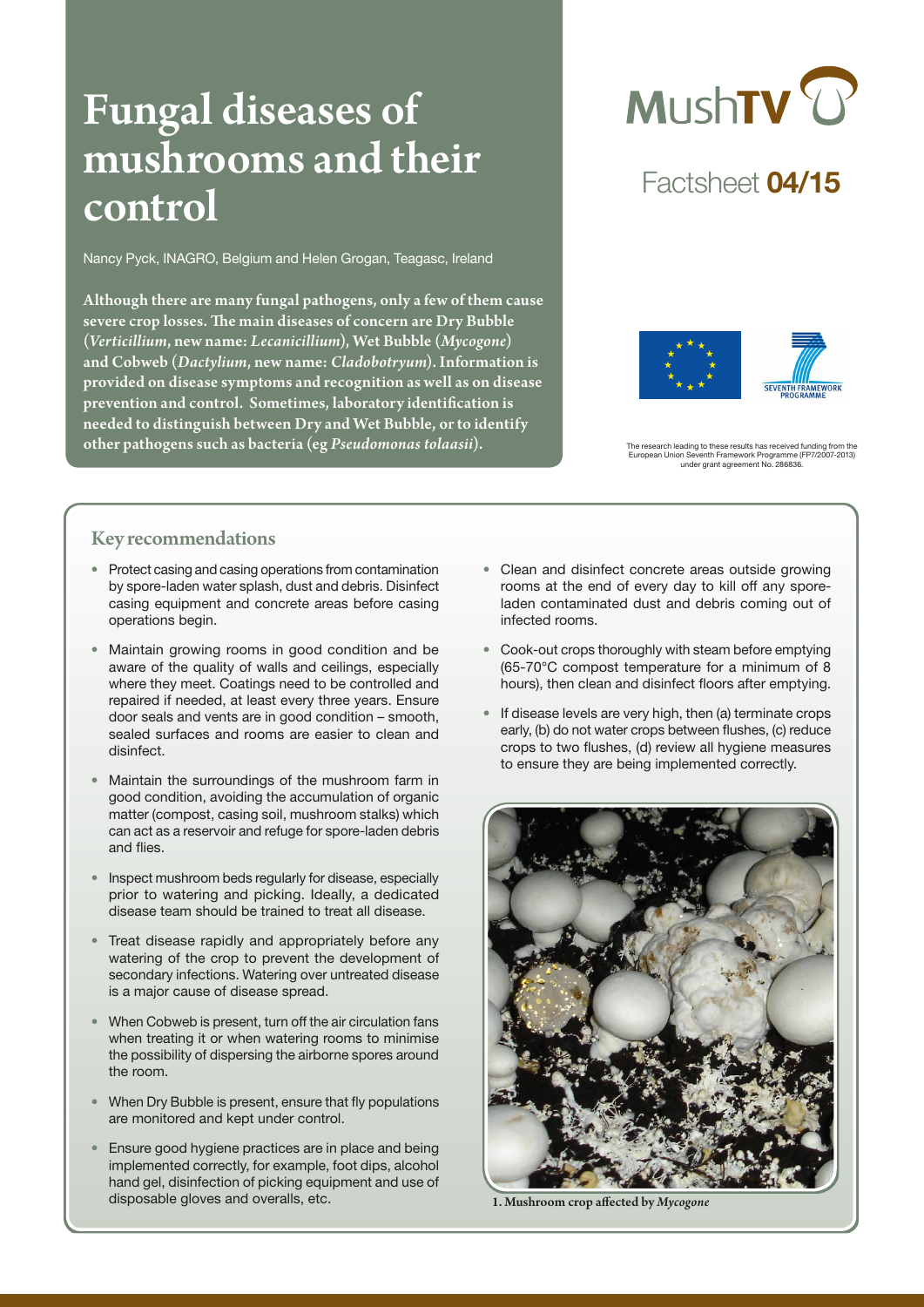#### Symptoms

A number of different symptoms occur depending on the time of infection. Small bubbles of tissue develop when mushroom pins are infected at a very early stage. When infection occurs during early mushroom development, then split stipes and partial mushroom malformations can develop. Wart-like growths can occur on the cap when older developing mushrooms are infected. When fully formed mushrooms are infected, for example, by water splash or flies, then grey-brown spots can develop on the mushroom caps.



Bubble developing in a crop



3. Wart-like growths due to *Lecanicillium*

#### Disease spread and transmission

*Lecanicillium* spores are sticky and this allows them to become attached to dust, flies, casing debris and people (hands, clothing and footwear) as well as many kinds of surfaces (shelving, picking tools, floors, door handles, canteen areas). The spores can survive for quite a long time. The first infection in a mushroom crop will usually occur when the casing or casing equipment is contaminated either by windblown dust, flies or people. Single pieces of Dry Bubble will appear in the crop and if they are undetected or untreated they will produce masses of spores. The sticky spores will be spread further when the crop is watered; water splashes will contaminate adjacent mushrooms as well as the shelving, the floor and other surfaces. More Dry Bubble Disease will develop in the next flush, as well as other symptoms such as partial malformations, wart-like growths and spotting, depending on the growth stages of the mushrooms on the bed.

Flies are attracted to the infected mushrooms and they too will spread the disease further. They move freely around the farm and between growing rooms, contaminating surfaces they land on, such as casing, casing equipment and freshly cased crops. In addition, each pregnant female fly that enters a freshly cased room will lay about 10-15 separate groups of eggs, which will lead to further infections as well as a growing population of flies.

Once the disease is established on the farm, there is a continuous supply of sticky spores that can cause a continuous cycle of disease symptoms, if left untreated.



4. Grey-brown spots due to water splash

#### Disease treatment

Clearly mark all areas to be treated. It is advisable not to remove any pieces of bubble, even with disposable gloves as this risks spreading the sticky spores further. Cover the diseased area to at least 5cm beyond the edge with strong paper tissue (double thickness) which has been dampened with water for easy handling and positioning. Historically, inverted plastic containers and salt were used for this purpose. If there are growing mushrooms beneath the paper, try to break the connection with the casing to stop them growing. Check treated areas regularly to make sure there has been no regrowth nearby. Where bubble symptoms occur over a wide area, with many dry bubbles, spotted and misshapen mushrooms close together, it means that an undetected piece of Dry Bubble Disease was watered over at the end of the previous flush and contaminated water splash has now infected a large area of the bed. This is difficult to treat effectively. Cover the area as before and consider terminating the crop at the end of the flush. Do not water again if taking to another flush. Hygiene procedures should be reviewed to ensure they are being followed.

#### Wet Bubble Disease

#### Symptoms

Wet Bubble Disease is caused by *Mycogone* and the symptoms can be similar to those caused by *Lecanicillium*. The main

symptom is the development of large undifferentiated and irregular masses of tissue. Other symptoms include severely malformed mushrooms with heavily swollen stipes and deformed caps, wart-like growths and cap spotting. Droplets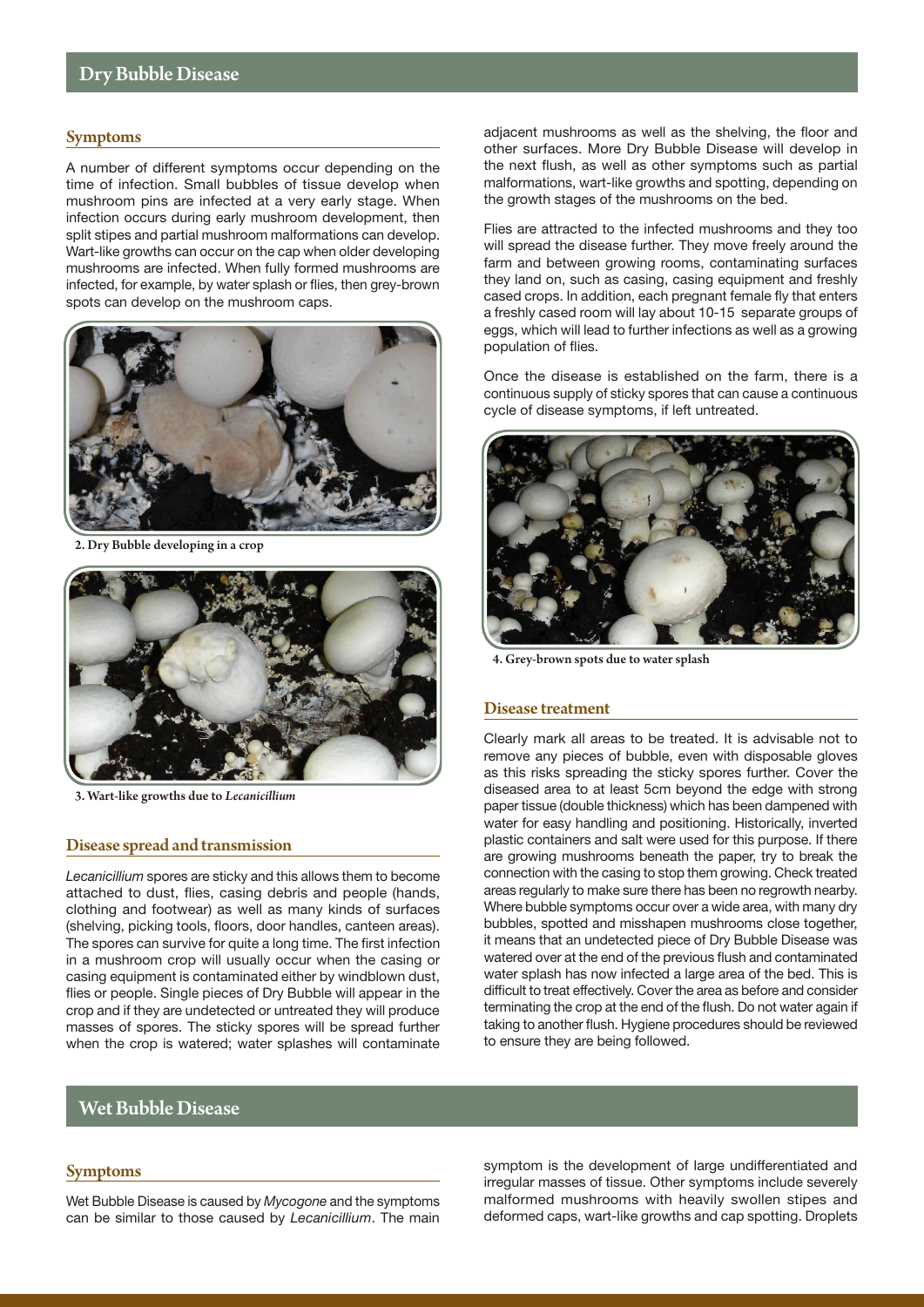of amber colored liquid can appear on the surface of the bubbles and the tissue gets soft and rotten. In severe cases, white mycelium can grow out onto the surrounding casing which will turn brown as the spores mature.



5. Malformed mushrooms due to *Mycogone*

# Biology and epidemiology

*Mycogone* produces two spore types, a small fragile shortlived spore and a larger, tougher long-lived chlamydospore. *Mycogone* occurs in nature on wild mushrooms and so the tough walled spores can be present in soil. The tough walled spores can survive in organic debris on mushroom farms such as compost and casing debris from infected crops. *Mycogone* outbreaks are, therefore, usually associated with contamination of the casing or water supply with soil or other dust and debris, resulting in the formation of the characteristic large misshapen masses of tissue.

# Cobweb Disease

#### Symptoms

The primary symptom of Cobweb Disease is circular patches of cottony white cobweb-like mycelium growing over casing soil and enveloping mushrooms in its path. The mycelium infects the mushrooms, which can cause them to discolour. Cobweb spores that land on nearby developing mushrooms will cause them to develop brown irregular spotting symptoms. either while they are still growing on the bed or post-harvest.



6. Cobweb growing over brown mushrooms

If unnoticed or left untreated, the wet bubbles produce masses of small short-lived spores initially and then the larger tougher chlamydospores, and both will be spread by water splash onto the adjacent crop, as well as onto surrounding surfaces and floors. The spores will become mixed with casing and compost debris on floors and then be spread around the farm on footwear, as well as blown around the farm in the dust fraction. This contaminated dust and debris can cause new infections to develop if casing and casing equipment are contaminated or if shelving and growing rooms are not thoroughly disinfected between crops. The spores are not sticky and so are not spread by flies.

#### Disease treatment

Clearly mark all areas to be treated. Localised individual pieces of *Mycogone* can be removed carefully using a disposable glove or plastic bag. Once the piece of Wet Bubble is in the bag or glove, carefully invert the bag or glove over it, close it securely and dispose of safely. Cover the diseased area to at least 5cm beyond the edge of the patch with strong paper tissue (double thickness) which has been dampened with water for easy handling and positioning. Historically, inverted plastic containers and salt were used for this purpose. If there are growing mushrooms beneath the paper, try to break the connection with the casing to stop them growing. Check treated areas regularly to make sure there has been no regrowth nearby. Where Wet Bubble symptoms occur over a wide area, with many wet bubbles, spotted and misshapen mushrooms close together, it means that an undetected piece of Wet Bubble was watered over at the end of the previous flush and contaminated water splash has now infected a large area of the bed. This is difficult to treat effectively. Cover the area as before and consider terminating the crop at the end of the flush. Do not water again if taking to another flush. Hygiene procedures should be reviewed to ensure they are being followed.

Cobweb mycelium can develop further on mushrooms post-harvest. When the Cobweb colony has become well established on mushrooms and casing it develops a powdery and granular surface due to the production of masses of dry spores. Sometimes, Cobweb colonies develop a pinky reddish tinge as they get older.

### Biology and epidemiology

Cobweb mycelium grows at a rate of at least 1-2cm per day and is favoured by high relative humidity. A small patch will extend rapidly in a few days, engulfing and feeding off any mushrooms in its path. Within a few days, masses of dry powdery spores are produced, which are very easily dislodged by any physical disturbance. If a patch of Cobweb goes unnoticed or untreated then masses of spores will be released into the air when the crop is watered. The dry airborne spores will then be distributed rapidly around the growing room via the air circulation system giving rise to multiple new infection sites, as well as spotted mushrooms, in the next flush. Once airborne, spores will exit growing rooms through open doors and exhaust vents and become incorporated into dust and debris around the farm. From there, they can infect new crops via contaminated equipment and casing, as well as via unfiltered air currents entering rooms during filling or through poorly sealed vents and doors.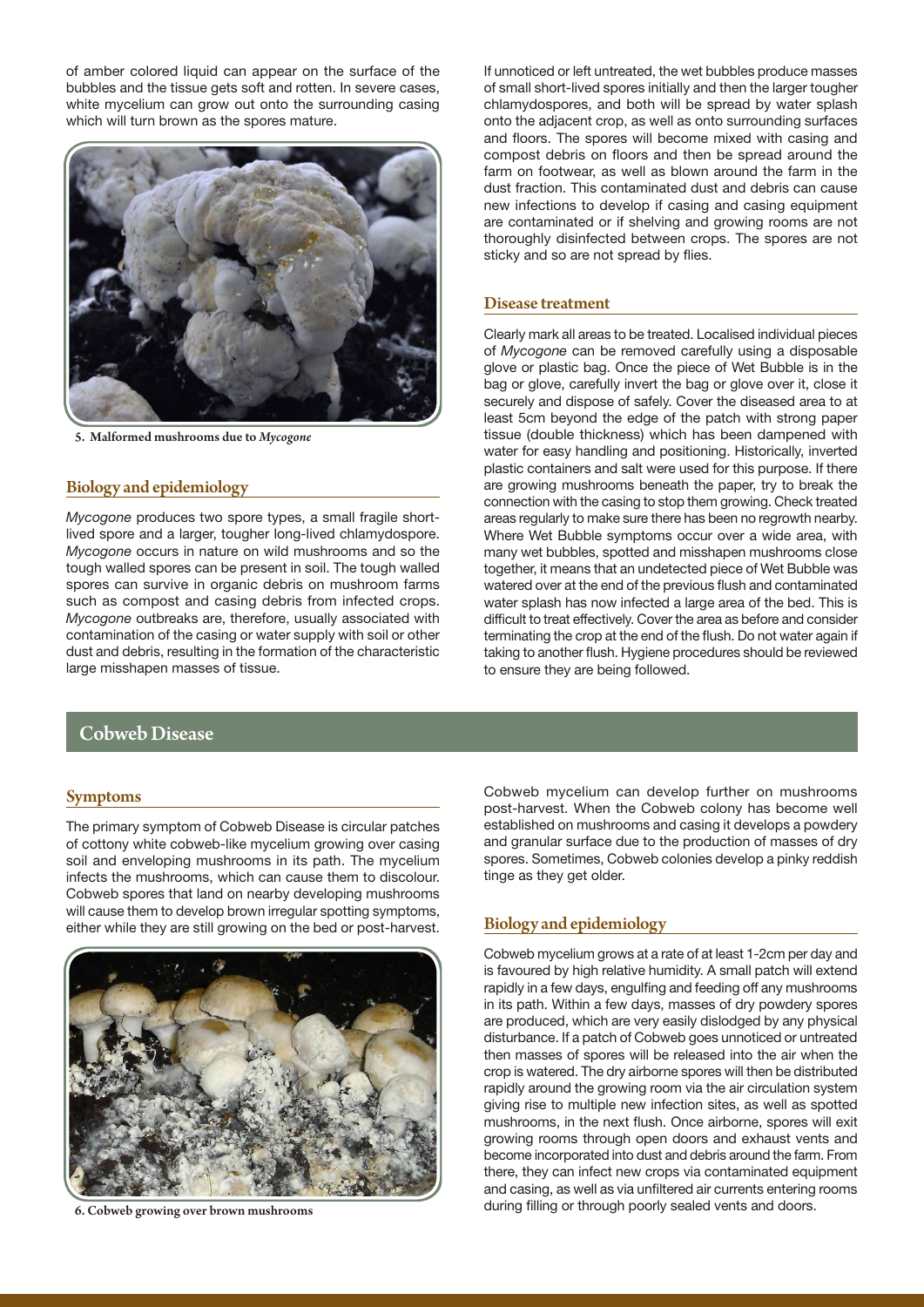#### Disease treatment

It is very important to identify and treat Cobweb Disease promptly, as its fast growth rate and production of masses of dry spores means it can rapidly escalate out of control. The sooner Cobweb is treated, the fewer spores there will be. Clearly mark all areas to be treated. Cover the Cobweb patches gently to at least 5cm beyond the edge of the patch with strong paper tissue (double thickness) which has been dampened with water for easy handling and positioning. Ensure the edges are well sealed to prevent the dry spores escaping into the air. Historically, inverted plastic containers and salt were used for this purpose. If there are growing mushrooms beneath the paper, try to break the connection with the casing to stop them growing. Check treated areas regularly to make sure there has been no regrowth nearby.



7. Torn plastic covering on end wall

# Chemical and biological control of diseases

Few plant protection products are approved for use on mushrooms. Currently, the only fungicide approved for use in most European countries is Sporgon (prochloraz). Reliance on a single product can result in development of resistant pathogen populations and a degree of tolerance to prochloraz has already been identified in some *Lecanicillium* isolates. During the course of the MushTV project, prochloraz gave very good control of *Lecanicillium*, *Mycogone* and Cobweb. However, fungicide use will not be effective if secondary infections are allowed to develop and get out of control. Thus, it is still important to identify and treat areas of disease as outlined above.

A number of new biocontrol and chemical products were evaluated as part of the MushTV project but most of them gave little or no control against any of the three main diseases, compared to prochloraz. However, one product is showing promise and further information on its efficacy and registration status will be available when the work is completed.



8. Effect of three experimental products and Sporgon (prochloraz) at controlling the development of Cobweb patches over three flushes, as determined in the MushTV project. Please note that product C was only recorded for two flushes and experimental rates were used for Sporgon (prochloraz)

# Control of flies

Fly control is critical when trying to deal with Dry Bubble Disease, as flies exacerbate the problem by transporting the sticky spores throughout the farm. Flies can move freely from room to room through open and poorly sealed doors and vents. They can easily contaminate freshly filled and cased growing rooms, making it very difficult to break the cycle of disease. Sticky fly traps should be used to monitor fly numbers throughout the duration of a crop. Approved fly control products should be used to reduce fly populations. Ensure that rooms are well sealed and that doors are kept closed, where possible.

# General disease prevention and control measures

To prevent disease outbreaks occurring it is essential to prevent the buildup of contaminated debris and dust on surfaces and equipment on the farm. Any disease outbreaks that occur must be identified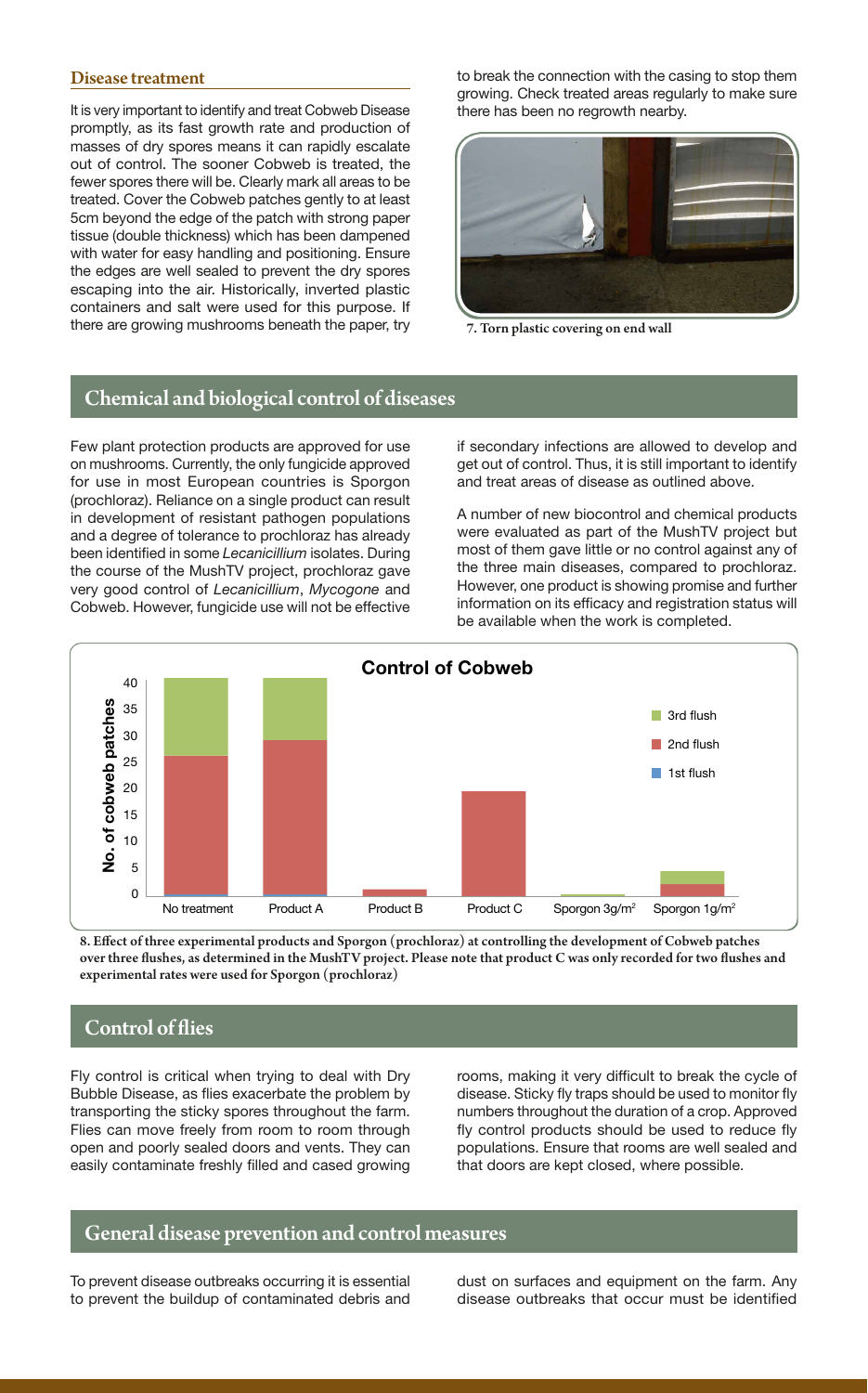and dealt with appropriately to prevent this from happening. This requires many prevention and control measures being permanently in place.

# Prevent casing contamination

Many disease outbreaks occur due to the casing becoming contaminated before, during or just after the casing operation. The main sources of contamination are machinery, personnel, dust and flies (which can carry sticky *Lecanicillium* spores). To prevent contamination, all casing equipment should be thoroughly washed and disinfected just before use. The concrete aprons adjacent to casing operations should also be cleaned and disinfected before operations begin and kept damped down to reduce wind-blown dust. Personnel involved in casing operations should have no contact with the rest of the farm before casing operations start, to prevent picking up any contamination. A dedicated changing room for casing operatives is desirable. Only clean overalls and disposable gloves should be worn and a pair of white boots should be reserved for casing operations only, as footwear is a major source of contamination. On large farms, there should be no power-washing occurring while casing is in progress, because this can raise dust, water splash and fine mist that can contaminate newly cleaned surfaces. If casing is to be stored for future use, then ensure it is protected from contamination with dust and flies.

# Prevent early crop contamination

There is often a lot of debris on the floor after rooms are filled and cased and this should be cleaned away carefully, using low pressure water and a floor scraper. Sweeping and power washing can raise dust and water splash that can contaminate the freshly cased beds, so these activities should be avoided. Often, disease first occurs near poorly sealed doors and vents, which allow unfiltered contaminated dust and flies to blow in and infect the crop, especially during windy conditions. Doors and vents should be well sealed and doors into growing rooms should be kept shut during case-run and watering to minimise the entry of unfiltered air and flies.

# Monitor disease occurrence

Before harvesting begins, trained disease personnel must monitor, record and treat any incidences of disease appearing before the first flush. Disease that occurs before first flush indicates high disease pressure at casing time and a high level of background contamination on the farm. All hygiene measures should be critically reviewed for weaknesses. Harvesters should be encouraged to report disease incidences and be aware of the negative effect that uncontrolled disease outbreaks have on the success of the farm and their jobs. Prevention is better than cure.

# Treat disease incidences before watering

Watering over untreated disease is a major cause of disease spread, especially between flushes. Watering will splash disease spores onto adjacent mushrooms and beds, floors, shelving, walls and picking trolleys, which can then contaminate harvesters' hands, footwear and clothing. Watering should only take place once the crop has been scanned for disease and diseased areas have been treated. The crop should not be watered between flushes if disease levels are high. If Cobweb is present, air circulation fans should be turned off when treating the disease and when watering rooms to minimise the possibility of dispersing the airborne spores around the room.

# Limit contamination and spread

Once disease is present on a farm, actions must be taken to limit its spread. Harvesters need to start the day with clean overalls, a supply of disposable gloves and cleaned and disinfected picking tools (knives, buckets, weighing scales). It is good practice to train harvesters to progress from picking first flushes, followed by second flushes and finishing with third flushes, as generally, the first and second flushes are the cleanest. Picking equipment (tables, stools, trolleys, platforms) should not be moved from room to room but remain for the full duration of a crop. Alcohol hand gel should be used on entry and exit to every room to minimise the spread of disease around the farm (especially *Verticillium*) via contaminated hands. Disinfectant foot dips or mats should be placed at the entrance to every room and used on entry and exit from the room to minimise the spread of disease around the farm via contaminated footwear. It is a good idea to gently clean and disinfect growing room floors with low pressure water between flushes to reduce the buildup of contamination.

Where the third flush is heavily infected, consider terminating the crop early or allocate a dedicated picker for third flushes only. Disposable clothing (overalls, gloves, hair net, overshoes) should be used and then placed in disposal bags and left in the room to be cooked out with the crop.

Concrete aprons and floors outside growing rooms should be cleaned and disinfected at the end of every day to kill off any disease spores and contaminated debris coming from diseased growing rooms on footwear and transport trolleys. All growing room door handles – inside and out – should be disinfected every day as well as control panels and other surfaces that are exposed to contamination, such as surfaces in canteen areas, rest rooms and offices (chairs, tables, utensils, door and window handles, lockers, keyboards, etc.).

# End of crop routines

The best end of crop treatment is steaming out the room before emptying. Disease levels on farms without steam cook-out are usually much higher and more persistent. Ideally, steam cook-out should be 65-70°C for a minimum of 8 hours to ensure that cooler parts of the room reach adequate temperatures. Concrete floors are unlikely to reach high enough temperatures during cook-out to kill disease pathogens so growing room floors should be cleaned and disinfected thoroughly after emptying, to kill off potential sources of contamination. After emptying, growing room shelves and netting should be cleaned thoroughly to remove debris and disinfected. Cleaned nets should be laid out onto